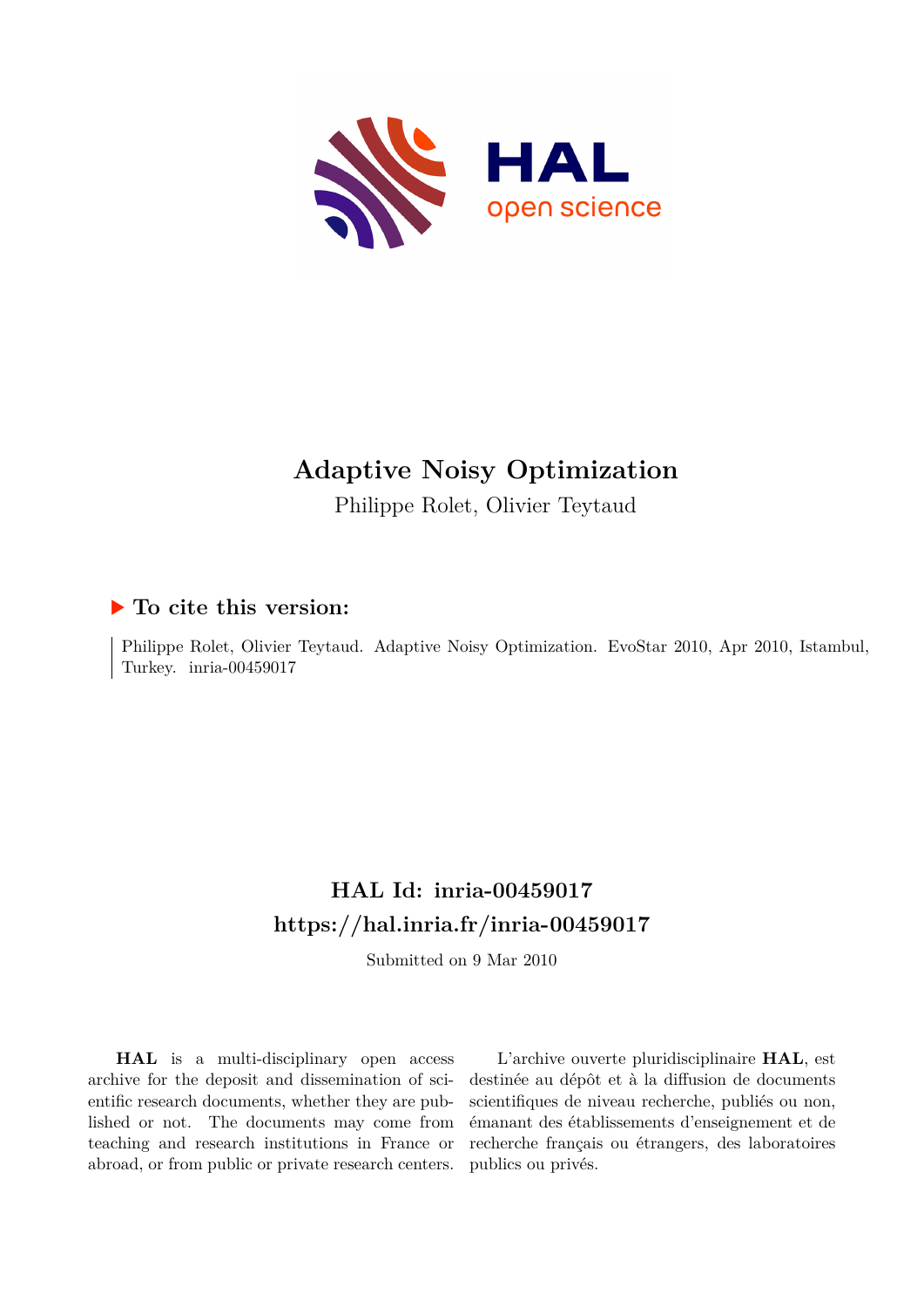# **Adaptive Noisy Optimization**

Philippe Rolet and Olivier Teytaud

TAO (Inria), Lri, Cnrs Umr 8623, Univ. Paris-Sud, F-91405 Orsay, France

**Abstract.** In this paper, adaptive noisy optimization on variants of the noisy sphere model is considered, i.e. optimization in which the *same* algorithm is able to adapt to several frameworks, including some for which no bound has never been derived. Incidentally, bounds derived by [16] for noise quickly decreasing to zero around the optimum are extended to the more general case of a positively lower-bounded noise thanks to a careful use of Bernstein bounds (using empirical estimates of the variance) instead of Chernoff-like variants.

## **1 Introduction**

Noisy optimization is a critical part of optimization since many real-world applications are noisy. It is sometimes called "stochastic optimization" [17,13,6,14], but "stochastic optimization" now often refers to the optimization of deterministic fitness functions by stochastic algorithms. Therefore we will here use "noisy optimization". Noisy optimization often distinguishes between (i) cases in which the variance of the noise quickly decreases to zero around the optimum and (ii) cases in which the variance of the noise is lower bounded. In the literature, various theoretical analyses of complexity bounds can be found for (i), while works covering (ii) are scarce. This paper is concerned with an algorithm covering both frameworks. Various works [8,9,1] have investigated noisy optimization from a theoretical point of view, often with a rough mathematical analysis and sometimes with rigorous arguments (as e.g. [12,16]). In particular, some recent papers investigated the use of *bandit algorithms* [10], inspired from the multi-armed bandit framework (see e.g.  $[2]$ ), that rely on concentration inequalities such as Hoeffding confidence bounds. The following work proposes a rigorous runtime analysis of noisy expensive optimization based on such a bandit algorithm, in frameworks that are not covered by previously published papers. Specifically, it is shown that the same algorithm can be optimal (within logarithmic factors) for several families of fitness functions simultaneously, extending results of [16] to a quite broader class of noisy fitnesses. The paper is organized as follows. Section 2 defines the framework and introduces some notations. Section 3 states lower bounds that have been derived for this framework in the extant literature, and briefly discusses possible expectations. Section 4 presents *races*, a central tool for our subsequent results. Section 5 introduces the algorithm and proves an upper bound on its runtime. Section 6 provides straightforward extensions of this analysis and pinpoints possible further work.

C. Di Chio et al. (Eds.): EvoApplications 2010, Part I, LNCS 6024, pp. 592–601, 2010.

<sup>-</sup>c Springer-Verlag Berlin Heidelberg 2010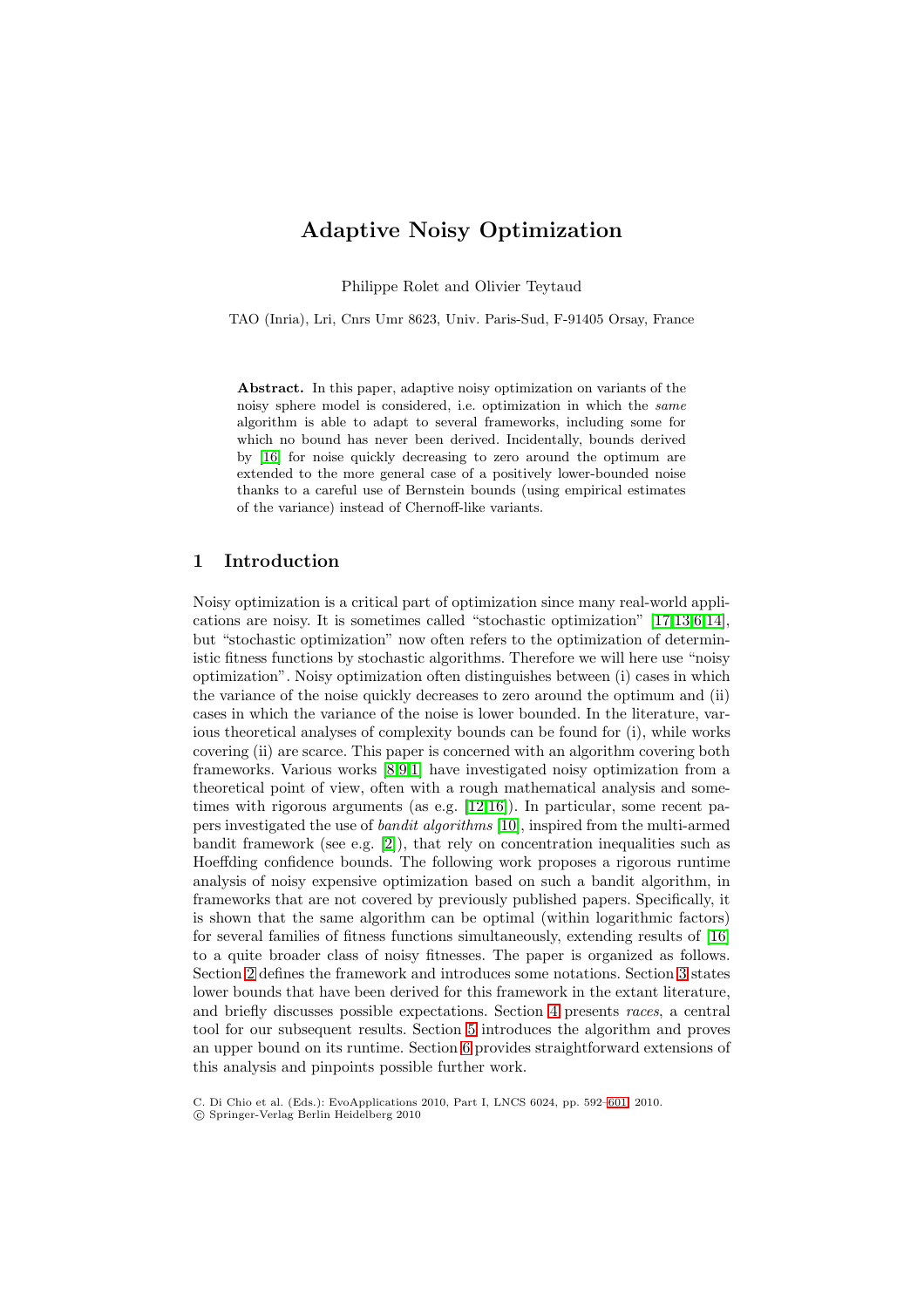# **2 Framework**

The *black-box* optimization framework is described in Algorithm 1 (similar to [16], but for wider families of fitness functions): the algorithm can request fitness values at any point of the domain, and no other information on the fitness function is available. The paper is interested in *expensive* optimization: it is assumed that obtaining a fitness value is much more costly than running the optimization algorithm. Therefore, the complexity is measured by the number of requests to the fitness. Let X be a domain, and  $f : X \times X \to [0, \infty)$  such that  $\forall (x, x^*) \in X^2, f(x, x^*) > f(x^*, x^*)$ . The class of fitness functions we consider is  ${x \mapsto f(x,t)|t \in X}$ , thus each fitness  $f(. , t)$  is parameterized by the (unknown) location of its optimum,  $t$ . The goal is to find the optimum  $t$  (also referred to as  $x^*$  in the sequel) of  $f(., t)$ , by observing noisy measurements of  $f(., t)$  at requested points  $x_i$ . In the following, t is not handled stochastically, i.e. the lower bounds are not computed *in expectation* w.r.t. all the possible fitness functions yielded by different values of  $t$ . Rather, the worst case on  $t$  will be considered. For simplicity, we only deal with deterministic algorithms; the extension to stochastic algorithms is straightforward by including a random seed in the algorithm.

Noisy measurements of the fitness at point  $x$  are modeled by a random variable  $Rand(x)$  satisfying

$$
Rand(x) \in [0,1], \quad \mathbb{E}[Rand(x)] = f(x, x^*) \tag{1}
$$

This noise model fits, among others, the goal of finding for a given algorithm a set of parameters minimizing the probability of failure. It notably raises two issues: (i) since few assumptions on the distribution law are made, one cannot use the fact that the probability mass of  $Rand(x)$  is centered on  $f(x, x^*)$  (it would be the case in i.e. a gaussian noise model). (ii) it is not limited to values worse than those at the optimum as in previous analyses [12]. Importantly, while [1] emphasized that for many algorithms a residual error remains, ours is truly consistent (i.e.  $||x_n - x^*|| \to_{\infty} 0$ ) as shown in Theorem 1 of section 5.

Note that the second equation implies:

$$
Var[Rand(x)] \le \mathbb{E}[Rand(x)].\tag{2}
$$

A simple example (from [16]) is  $Rand(x) = 1$  with probability  $f(x, x^*)$  and 0 otherwise. It is worth noticing that the algorithm considered for proving convergence and upper bound on convergence rates is invariant by addition of a constant. Therefore, our analysis is not restricted to  $Rand(x) \in [0,1]$  since Eq. 2 could be adapted to  $Var[Rand(x)] \le f(x) - inf_u$  inf  $Rand(u)$  (inf here stands for "essential infimum"). [16] were interested in the sphere function (  $f(x, x^*) = ||x - x^*||$ ), a special case in which the variance promptly decreases to 0 around the optimum. In the sequel, wider classes of fitness functions will be studied:

**Scaled sphere function.**  $f(x, x^*) = \lambda ||x - x^*||$  (case that might be handled similarly to [16]).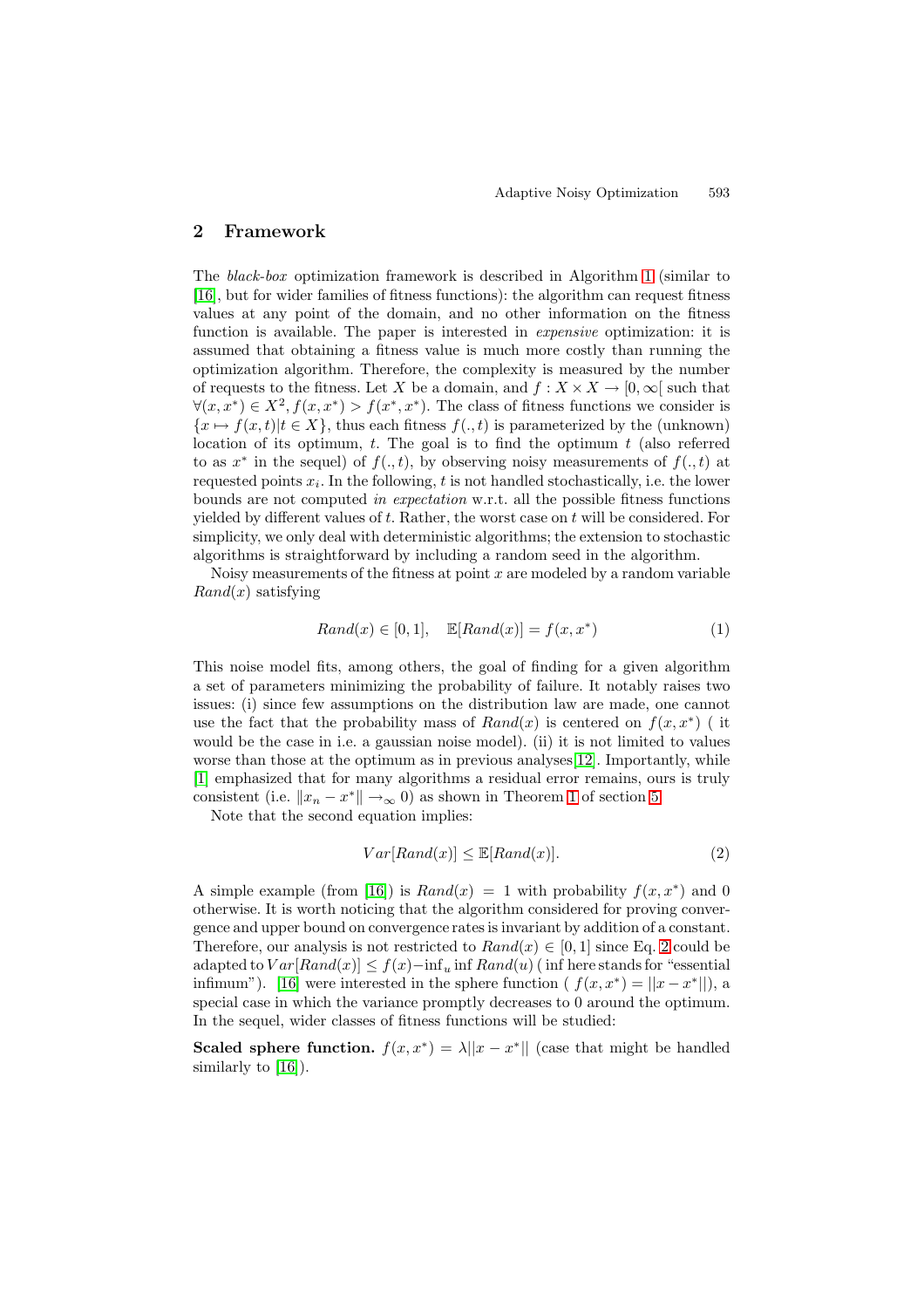**Algorithm 1.** Noisy optimization framework. Opt is a deterministic optimization algorithm; it takes as input a sequence of visited points and their measured fitness values, and outputs a new point to be visited. Noisy fitness values are noted  $y_n^t$  since they depend on the fitness  $f(., t)$ 's optimum t. The goal is to find points x of the domain such that  $f(x, t)$  is as small as possible. Algorithm Opt is successful on target function  $f(., t)$  if  $Loss(t, Opt)$  is small.

Parameter: N, number of fitness evaluations **for**  $n \in [[0, N-1]]$  **do**  $x_{n+1} = Opt(x_1, \ldots, x_n, y_1^t, \ldots, y_n^t)$  $y_{n+1}^t$  is a draw of random variable  $Rand(x_{n+1})$  (see Eqs 1-2) **end for**  $Loss(t, Opt) = f(x_N, t)$ 

**Scaled and translated sphere function: (noted S-T sphere from here on).**  $f(x, x^*) = \lambda ||x - x^*|| + c$  (not covered by [16], and fundamentally harder since the variances does *not* decrease to 0 around the optimum).

**Transformed sphere.**  $f(x, x^*) = g(||x - x^*||)$  for some increasing mapping g from  $[0, \infty)$  onto a subset of  $[0, 1]$ .

We consider, in all these cases, a domain  $X$  whose diameter satisfies  $\sup_{(x,y)\in X^2}||x-y||\leq 1$ , and  $x^*\in X$ , so that these settings are well defined. Straightforward extensions are discussed in section 6. In the paper,  $[[a, b]] =$  $[a, b] \cap \mathbb{N}$ . If  $(a, b) \in (\mathbb{R}^D)^2$ , then  $[a, b] = \{x \in \mathbb{R}^D, \forall i \in [[1, D]], a_i \leq x_i \leq b_i\}$ .

## **3 Lower Bounds**

In this section we discuss the lower bounds for each of the three models described above. The goal of the rest of the paper will be to show that these bounds are reached within logarithmic factors. Sections 4 and 5 will describe an algorithm which has these guaranteed results on the models discussed above. Interestingly, the algorithm is the same for all models.

**Scaled sphere function.** In this setting, a direct consequence of [16] is that the distance between the optimum and its approximation is at best  $O(1/n)$  after  $n$  iterations (for any algorithm). Theorem 3 (sec. 5) shows that this rate can be reached within logarithmic factors.

**S-T sphere.** Nothing has been poved in this case, to the best of our knowledge. No formal proofs on the matter will be given here; however, here are some intuitive ideas on the behavior of the lower bound. With the S-T sphere function, the variance can be lower bounded by some positive constant c:  $\inf_x Var[Rand(x)] > c > 0$ . Therefore, evaluating a point *n* times leads to a confidence interval on its mean whose length is roughly  $\sqrt{c/n}$ . As a consequence, the precision for an estimate of fitness with  $n$  evaluations cannot be less than  $\Theta(1/\sqrt{n})$ . Since the precision on the fitness space is linear as a function of the precision in the search space, it is reasonable to believe that  $||x_n^+ - x_n^-|| = \Theta(1/\sqrt{n})$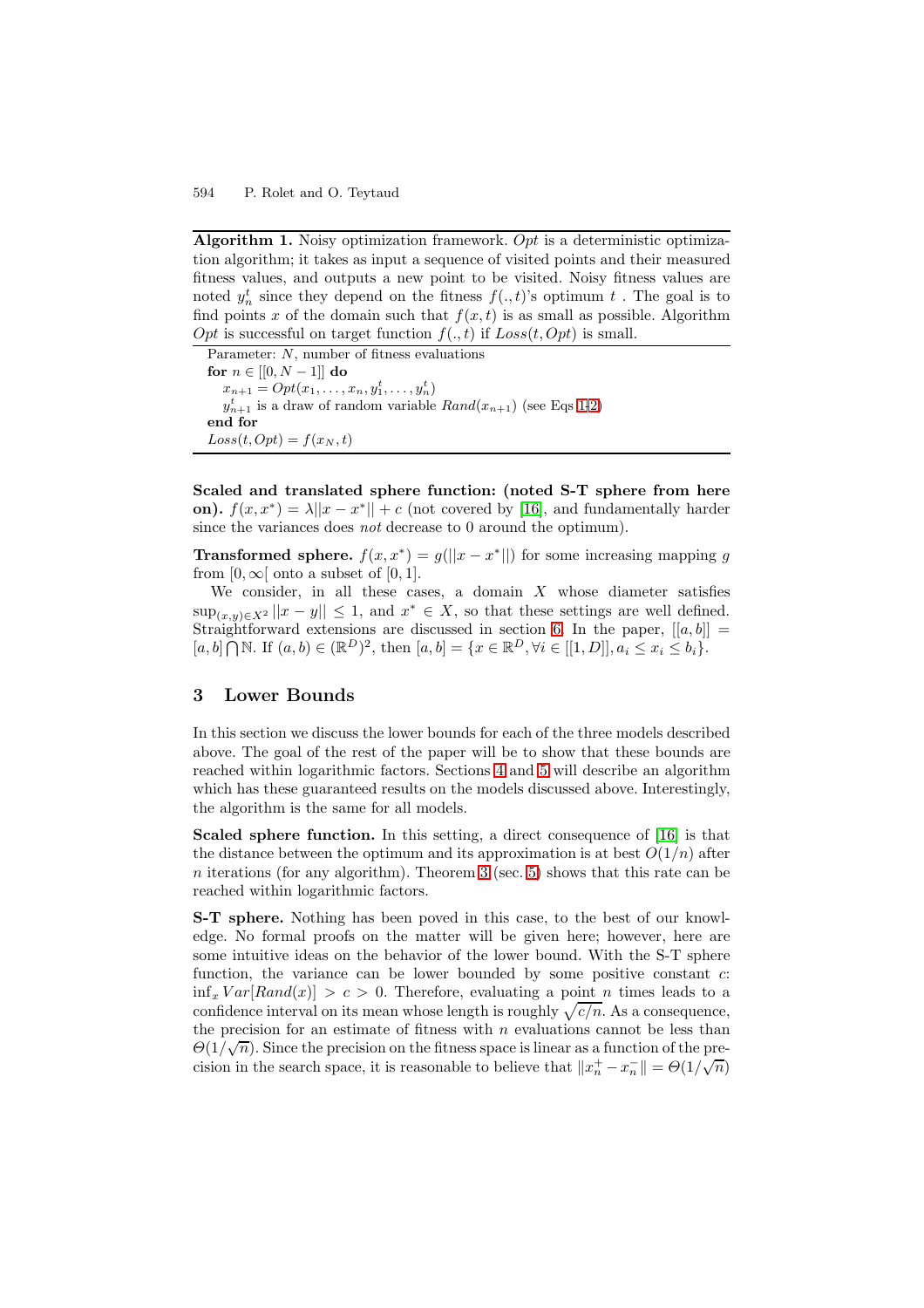is the best achievable rate. This rate can be reached by our algorithm, as shown in section 5 (Theorem 2).

**Monotonically transformed sphere.** If the transformation function  $q$  is an arbitrary monotonically increasing function, the problem can be made arbitrarily difficult. Therefore, we will only have to show that we guarantee convergence. This consistency will be proved in next section (Theorem 1).

# **4 Hoeffding/Bernstein Bounds; Their Application to Races**

This section recalls some concentration inequalities necessary to analyze the complexity of the algorithm that will be used to prove upper bounds on convergence rates. These inequalities are aimed at quantifying the discrepancy between an average and an expectation. Here, we focus on bounded random variables. The well-known Hoeffding bounds [11] were the first to generalize bounds on binomial random variables to bounded random variables. For some of our purposes, an improved versions of these bounds accounting for the variance[5,3,4], known as Bernstein's bound, will be required. Writing a detailed survey of Hoeffding, Chernoff and Bernstein's bounds is beyond the scope of this paper. We will only present the Bernstein bound, within its application to *races*. A *race* between two or more random variables aims at distinguishing with high confidence random variables with better expectation from those with worse expectation.

Algorithm 2 presents a *Berstein race* for 3 random variables—it is called a Bernstein race because it makes use of the Bernstein confidence bound. The Bernstein race in this paper will be used to distinguish between points  $x_i$  of the domain X, based on random variables  $Rand(x_i)$ . At the end of the race, 3T

**Algorithm 2.** Bernstein race between 3 points. Eq. 3 is Bernstein's inequality for estimating the precision for empirical estimates (see e.g. [7, p124]).  $\hat{\sigma}_i$ is the empirical estimate of the standard deviation of point  $x_i$ 's associated random variable  $Rand(x_i)$  (it is 0 in the first iteration, which does not alter the algorithm's correctness).  $\hat{f}(x)$  is the average of the fitness measurements at x.

 $Bernstein(a_1, a_2, a_3, \delta')$  $T=0$ **repeat**  $T \leftarrow T + 1$ Evaluate the fitness of points  $x_1, x_2, x_3$  once, *i.e.* evaluate the noisy fitness at each of these points. Evaluate the precision:

$$
\epsilon_{(T)} = 3\log\left(\frac{3\pi^2 T^2}{6\delta'}\right) / T + \max_i \hat{\sigma}_i \sqrt{2\log\left(\frac{3\pi^2 T^2}{6\delta'}\right) / T}.
$$
 (3)

**until** Two points (good ,bad) satisfy  $\hat{f}(bad) - \hat{f}(good) \geq 2\epsilon$  — **return** (good, bad)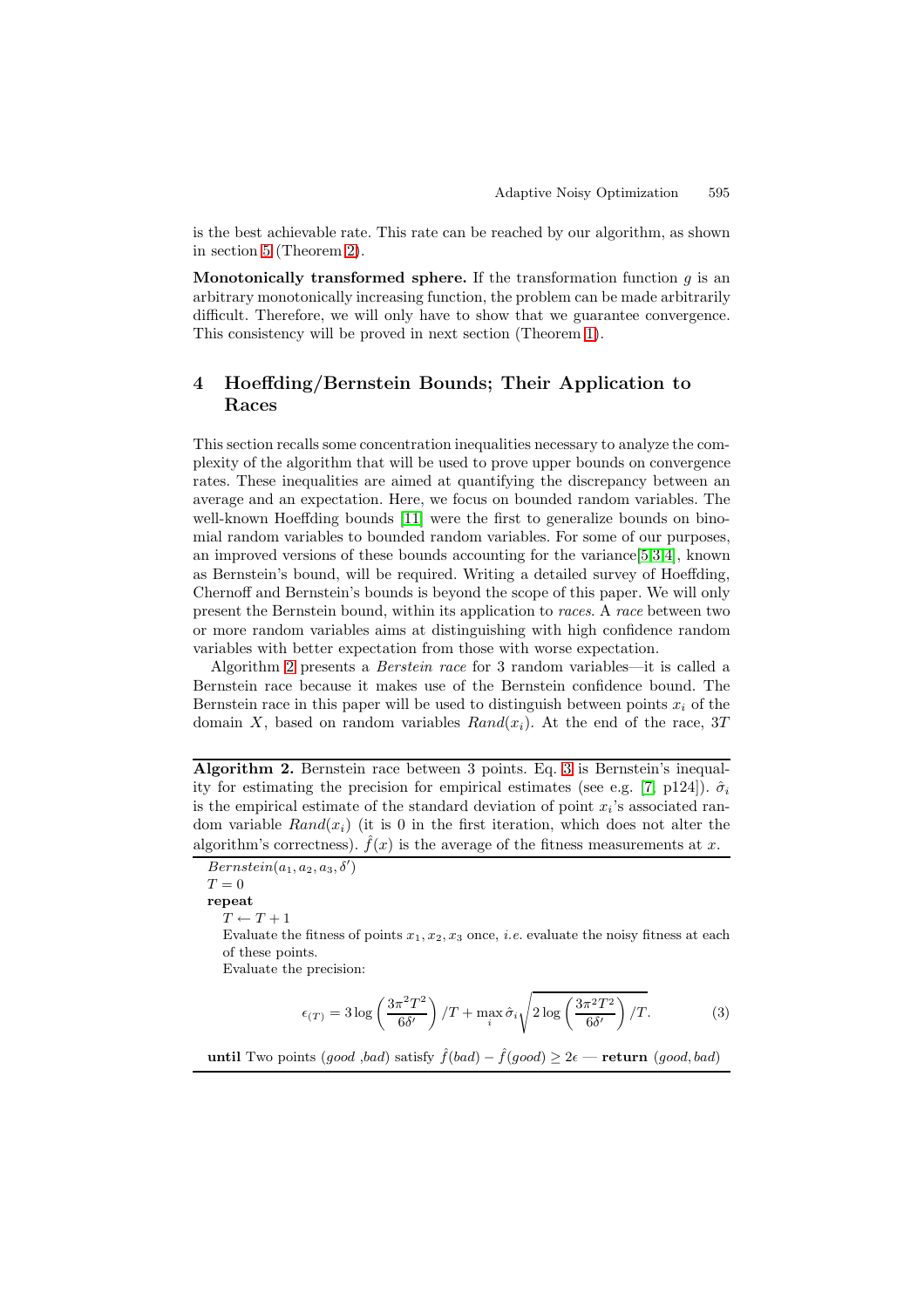#### 596 P. Rolet and O. Teytaud

evaluations have been performed, therefore  $T$  is referred to as the halting time in the sequel. The reason why  $\delta'$  is used in Alg. 2 as the confidence parameter instead of  $\delta$  will appear later on. Let us define  $\Delta$  as

$$
\Delta = \sup \{ \mathbb{E} Rand(x_1), \mathbb{E} Rand(x_2), \mathbb{E} Rand(x_3) \} - \inf \{ \mathbb{E} Rand(x_1), \mathbb{E} Rand(x_2), \mathbb{E} Rand(x_3) \}.
$$

It is known[15] that if  $\Delta > 0$ ,

**–** with probability 1 − δ , the Bernstein race is consistent:

$$
\mathbb{E} Rand(good) < \mathbb{E} Rand(bad). \tag{4}
$$

**–** the Bernstein race halts almost surely, and with probability at least 1 − δ , the the halting time  $T$  verifies

$$
T \le K \log \left(\frac{1}{\delta' \Delta}\right) / \Delta^2 \quad \text{where } K \text{ is a universal constant.} \tag{5}
$$

**–** if, in addition,

$$
\Delta \ge C \sup \{ \mathbb{E} \text{Rand}(x_1), \mathbb{E} \text{Rand}(x_2), \mathbb{E} \text{Rand}(x_3) \},\tag{6}
$$

then the Bernstein race halts almost surely, and with probability at least  $1 - \delta'$ , the halting time T verifies

$$
T \le K' \log\left(\frac{1}{\delta' \Delta}\right) / \Delta \quad \text{where } K' \text{ depends on } C \text{ only.}
$$
 (7)

The interested reader is referred to [15] and references therein for more.

## **5 Upper Bounds for Noisy Optimization**

Algorithm 3 (based on the Bernstein race discussed above) will be used for proving our upper bounds. This algorithm was proposed in [16], with a weaker version of races. In the present work, the race was improved so that it can deal with more general settings than those of [16]. Informally, the algorithm (adapted from [16] for the case of variance not decreasing to zero around the optimum) is as follows. The domain is a hyper-rectangle  $[x_0^-, x_0^+]$  of  $\mathbb{R}^D$ . Define the *axes* of a hyper-rectangle as the lines parallel to any edge of the hyperrectangle, and containing the center of the hyper-rectangle. At iteration  $n$ , the algorithm considers the axis on which the hyper-rectangle is the largest (any rule for breaking ties is allowed). Three points are placed along this axis, one at the center of the hyper-rectangle, and the two others at the two intersections between the axis and the hyper-rectangle's frontier.

Then, the algorithm uses the Bernstein race for selecting a point  $qood_n$  and a point  $bad_n$  among these three points, such that the  $good_n$  point is closer to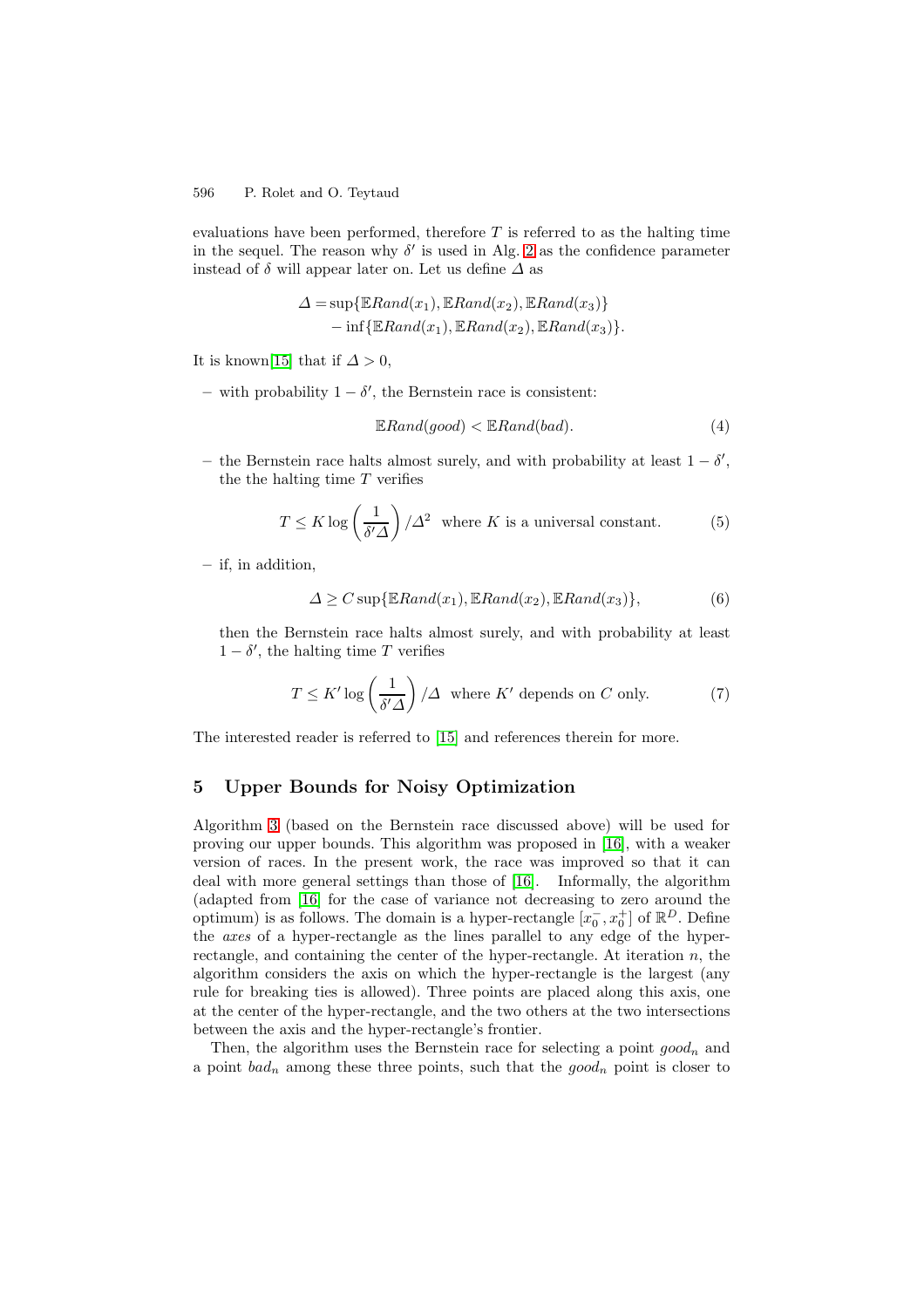**Algorithm 3.** Algorithm for optimizing noisy fitness functions. Bernstein denotes a Bernstein race, as defined in Algorithm 2. The initial domain is  $[x_0^-, x_0^+] \in \mathbb{R}^d$  .  $\delta$  is the confidence parameter.

 $n \leftarrow 0$ **while** True **do**  $c = \arg \max_i (x_n^+)_{i} - (x_n^-)_{i}$  $\frac{1}{2}$  Pick the coordinate with highest uncertainty  $\delta_n^{\max} = (x_n^+)_c - (x_n^-)_c$ **for**  $i \in$  [[1, 3]] **do**  $x'_n \leftarrow \frac{1}{2}(x_n^- + x_n^+)$  $1/$  Consider the middle point  $(x_n^i)_c \leftarrow (x_n^-)_c + \frac{i-1}{2}(x_n^+ - x_n^-)_c$ . //except that the  $c^{th}$  coordinate may take // 3 different values **end for**  $(good_n, bad_n) = Bernstein(x'_{n}, x'^{2}_{n}, x'^{3}_{n}, \frac{6\delta}{\pi^{2(n+1)^{2}}})$ . // a good and a bad point Let  $H_n$  be the halfspace  $\{x \in \mathbb{R}^D; ||x-good_n|| \le ||x-bad_n||\}.$ Split the domain:  $[x_{n+1}^-, x_{n+1}^+] = H_n \cap [x_n^-, x_n^+]$ .  $n \leftarrow n + 1$ **end while**

the optimum than the  $bad_n$  point. The Bernstein race described in section 4 by algorithm 2 guarantees this with confidence  $1 - \delta'$ .<sup>1</sup>

In the *transformed sphere* models under analysis,  $E$   $Rand(x)$  is increasing as a function of  $||x - x^*||$ , thus the optimum is in the hyper-rectangle  $H = \{x \in$  $\mathbb{R}^D$ ;  $||x - good_n|| \le ||x - bad_n||$  with probability  $1 - \delta$ . The first lemma for our proofs is given below:

**Lemma 1.** Let  $\delta > 0$ , and let fitness f be an increasing transformation of the *sphere function*  $x \mapsto ||x-x^*||^2$  *Let*  $Rand(x)$  *be the noisy answer to an evaluation of* f *as defined above. If, in algorithm 3, the Bernstein race halts at all steps until iteration* n*, then:*

$$
\left(\frac{3}{4}\right)^n ||x_0^+ - x_0^-|| \le ||x_n^+ - x_n^-|| \le \left(\frac{3}{4}\right)^{\lfloor n/D \rfloor} ||x_0^+ - x_0^-||, \tag{8}
$$

and  $(\forall i < n, \mathbb{E}$ *Rand*(good<sub>i</sub>)  $\leq \mathbb{E}$ *Rand*(bad<sub>i</sub>))  $\Rightarrow x^* \in [x_n^-, x_n^+]$  $(9)$ 

*and for some constant* K *depending on the dimension only,*

$$
x^* \in [x_n^-, x_n^+] \Rightarrow \exists (good_n, bad_n) \in \{x_n^{\prime 1}, x_n^{\prime 2}, x_n^{\prime 3}\}^2,\tag{10}
$$

$$
||x^* - bad_n|| \ge ||x^* - good_n|| + K||x_n^+ - x_n^-|| \tag{11}
$$

 $1$  Note that this particular kind of race is not interested in knowing how good remaining points (other than  $qood_n$  and  $bad_n$ ) are. It might be that in our case the third point is even closer to the optimum, but the point of this race is not to determine the closest point, it is to provide two points such that one is closer than the other.

<sup>&</sup>lt;sup>2</sup> The transformed sphere covers models of the S-T sphere, and of the scaled sphere.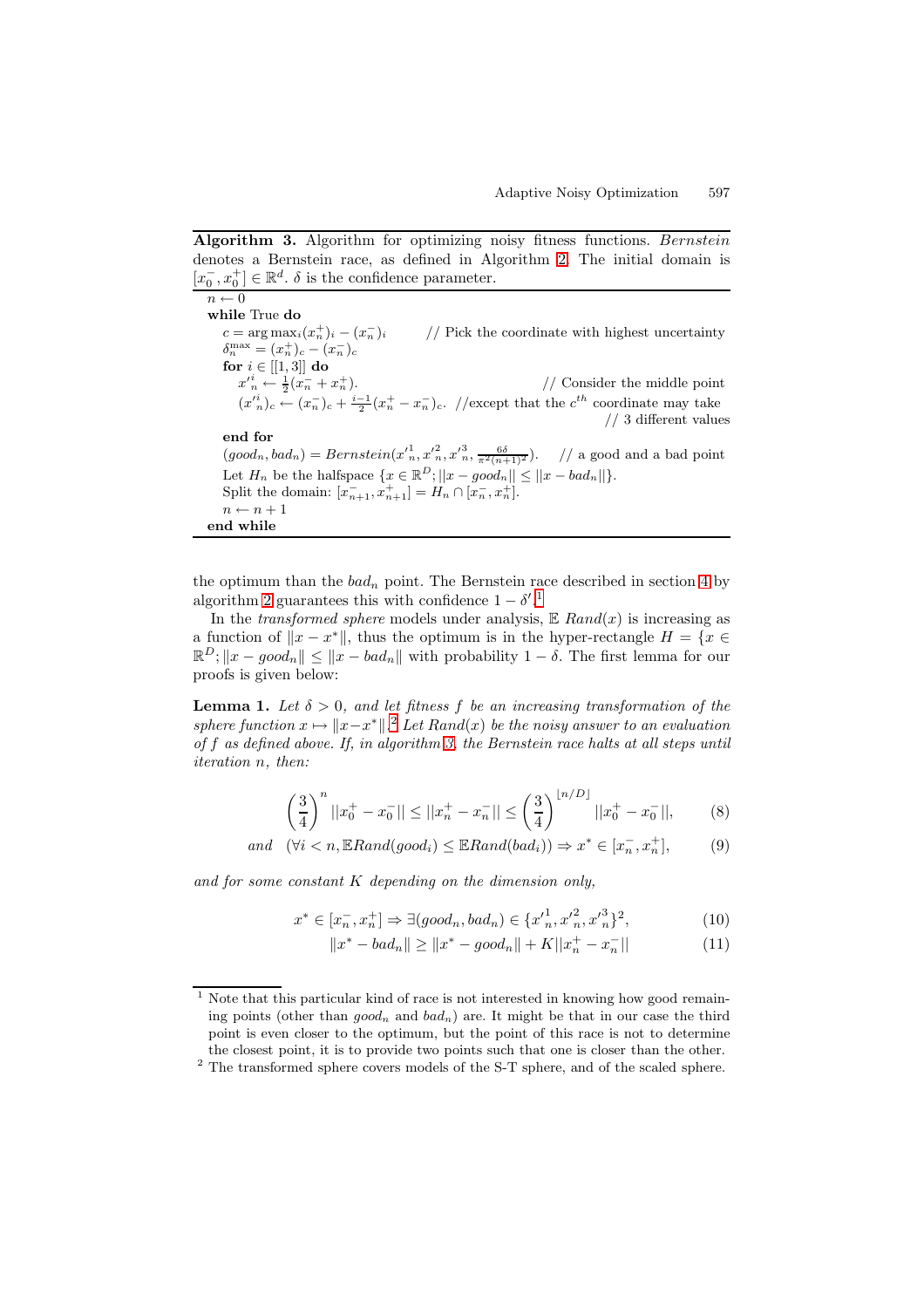#### 598 P. Rolet and O. Teytaud

Due to length constraints, the proof of this lemma is not given here. A very similar lemma is used for the case of a variance decreasing to zero around the optimum, in  $[16]$ .  $\Box$ 

A consequence of this lemma is the following convergence guarantee:

**Theorem 1 (Consistency of Algo. 3 for the transformed sphere).** *In the transformed sphere model, Algo. 3 ensures*  $x_n^- \to x^*$  *and*  $x_n^+ \to x^*$  *with probability at least*  $1 - \delta$ *.* 

#### **Proof**

Eq. 9 of the previous lemma implies that  $||x_n^+ - x_n^-|| \to 0$ . We will now show that with probability  $1 - \delta$ ,  $x^* \in [x_n^-, x_n^+]$  by establishing the left-hand side of Eq. 4 by induction. This will be sufficient to prove theorem 1.

– The induction hypothesis  $\mathcal{H}(n)$  is as follows:

With probability at least 
$$
1 - \sum_{k=1}^{n+1} \frac{6\delta}{\pi^2 k^2}
$$
,  $\forall i < n$ ,  $\mathbb{E} \text{Rand}(good_i) \leq \mathbb{E} \text{Rand}(bad_i)$ .

 $- \mathcal{H}(0) : x^* \in [x_0^-, x_0^+]$  by definition.

– Let us assume  $\mathcal{H}(n-1)$  for  $n > 0$ . For clarity, the statement  $\forall i$  <  $n, \mathbb{E} Rand(good_i) \leq \mathbb{E} Rand(bad_i)$  is written  $G(n)$ .

$$
P(G(n)) = P(G(n-1), \mathbb{E} Rand(good_n) \le \mathbb{E} Rand(bad_n))
$$
  
= 
$$
P(\mathbb{E} Rand(good_n) \le \mathbb{E} Rand(bad_n) | G(n-1))P(G(n-1))
$$
  
= 
$$
(1 - \sum_{k=1}^{n} \frac{6\delta}{\pi^2 k^2})(1 - \frac{6\delta}{\pi^2 (n+1)^2})
$$
  

$$
\ge 1 - \sum_{k=1}^{n+1} \frac{6\delta}{\pi^2 k^2}
$$
 (12)

which proves  $\mathcal{H}(n)$ . The first term of eq. 12 is the application of  $\mathcal{H}(n-1)$ . The second term is a property of the Bernstein race described in Algo. 2, and used in Algo. 3.

It only remains to observe that  $\sum_{i=1}^{\infty} (6\delta/(\pi i)^2) = \delta$  to conclude.  $\Box$  $\Box$ 

The number of iterations is of course log-linear  $(\log(\Vert x_n^--x^* \Vert)/n$  is upper bounded by a negative constant), but the number of evaluations per iteration might be arbitrary large. More precise (faster) results, for the other (simpler) models will now be considered.

**Theorem 2 (Hoeffding rates for the S-T sphere model).** *Consider the S-T sphere model, and a fixed dimension* D*. The number of evaluations requested by Algo. 3 for reaching precision*  $\epsilon$  *with probability at least*  $1 - \delta$  *is*  $O(\frac{\log(\log(1/\epsilon)/\delta)}{\epsilon^2})$ .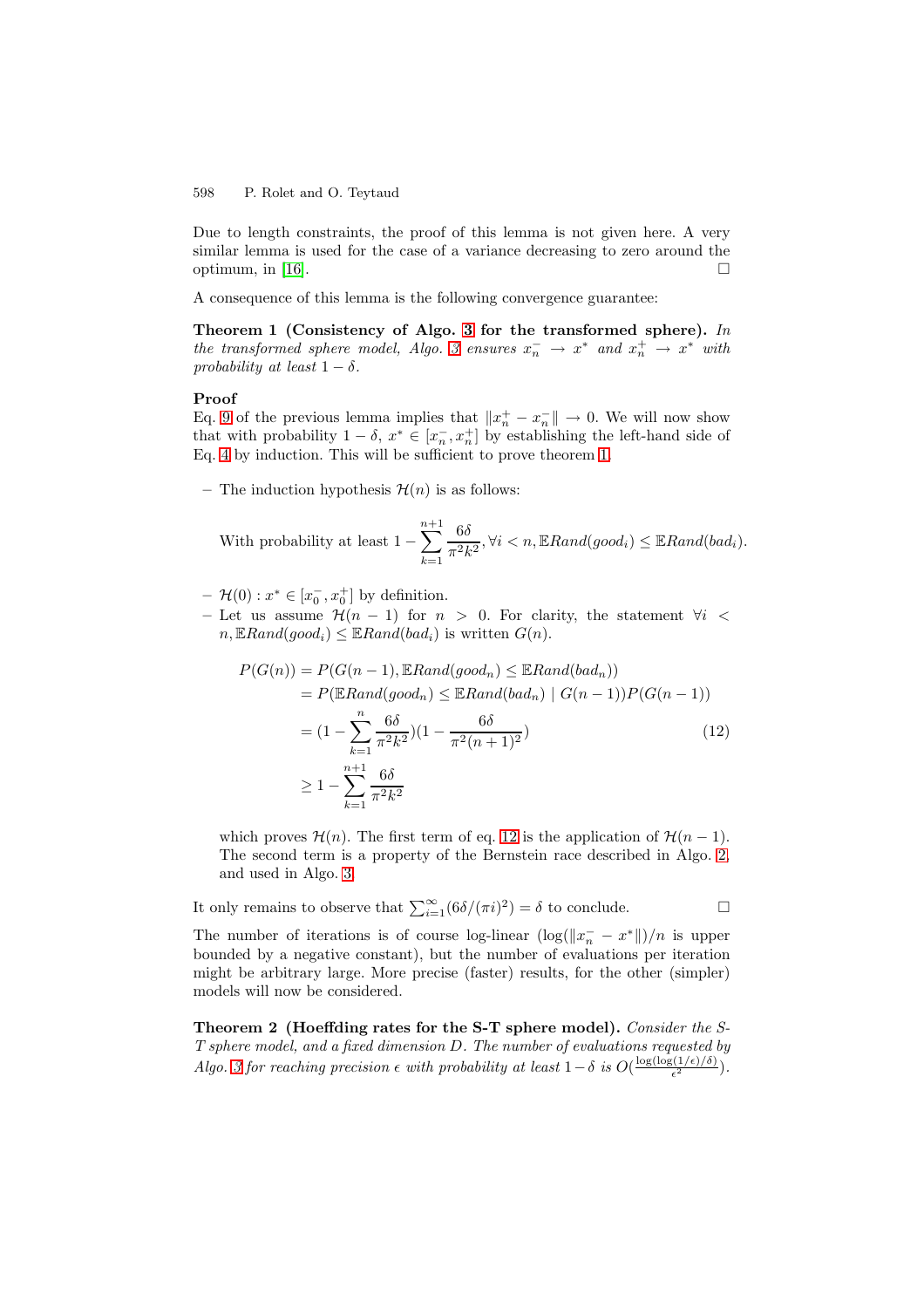**Proof.** Eq. 11 ensures that

$$
\Delta_n = \sup \{ \mathbb{E} Rand(x'_{n}^{1}), \mathbb{E} Rand(x'_{n}^{2}), \mathbb{E} Rand(x'_{n}^{3}) \}
$$
  
\n
$$
- \inf \{ \mathbb{E} Rand(x'_{n}^{1}), \mathbb{E} Rand(x'_{n}^{2}), \mathbb{E} Rand(x'_{n}^{3}) \}
$$
  
\n
$$
\geq ||x^* - bad_n|| - ||x^* - good_n||
$$

verifies  $\Delta_n = \Omega(\Vert x_n^+ - x_n^- \Vert)$ . Therefore, applying the concentration inequality 5, the number of evaluations in the  $n^{th}$  iteration is at most

$$
O\left(\log\left(\frac{6\delta}{\pi^2(n+1)^2}\right) / \|x_n^- - x_n^+\|^2\right). \tag{13}
$$

Now, let us consider the number  $N(\epsilon)$  of iterations before a precision  $\epsilon$  is reached. Eq. 8 shows that there is a constant  $k < 1$  such that

$$
\epsilon \le \|x_n^+ - x_n^-\| \le C k^{N(\epsilon)} \tag{14}
$$

Injecting Eq. 14 in Eq. 13 shows that the cost (the number of evaluations) in the last call to the Bernstein race is

$$
Bound_{last}(\epsilon) = O\left(-\log\left(\frac{6\delta}{\pi^2(N(\epsilon)+1)^2}\right)/\epsilon^2\right). \tag{15}
$$

Since  $N(\epsilon) = O(\log(1/\epsilon))$ ,  $Bound_{last} = O(\log(\log(1/\epsilon')/\delta))$ . For a fixed dimension D, there exists  $k' > 1$  such that the cost of the  $(N(\epsilon) - i)^{th}$  iteration is at most

$$
O([Bound_{last}/(k')i])
$$
\n(16)

because the algorithm ensures that after D iterations,  $||x_n^+ - x_n^-||$  decreases by at least 3/4.

The sum of the costs for  $N(\epsilon)$  iterations is therefore the sum of  $O(Bound_{last}/(k')^i)$  for  $i \in [[0, N(\epsilon) - 1]],$  that is  $O(Bound_{last}/(1 - k')) =$  $O(Bound_{last})$  (plus  $O(N(\epsilon))$  for the rounding associated to the [...] in Eq. 16). The overall cost is therefore  $O(Bound_{last} + log(1/\epsilon))$ . This yields the expected

result. 
$$
\Box
$$

**Theorem 3 (Bernstein rates for the scaled sphere model).** *Consider the scaled sphere model, and a fixed dimension* D*. Then, the number of evaluations requested for reaching precision*  $\epsilon$  *with probability at least*  $1-\delta$  *is*  $O(\frac{\log(\log(1/\epsilon)/\delta)}{\epsilon})$ .

**Proof.** The proof follows the lines of the proof of Theorem 2, except for one point. As well as for Theorem 2, we use the fact that for the scaled sphere model (and in fact also for the S-T sphere model), Eq. 11 holds, which implies (with  $\Delta_n = \sup_i \mathbb{E} Rand(x'^i_n) - \inf_i \mathbb{E} Rand(x'^i_n))$ 

$$
\Delta_n = \Omega(\|x_n^+ - x_n^-\|). \tag{17}
$$

However, for the scaled sphere model, we can also claim

$$
\sup_{i} \mathbb{E} \text{Rand}(x_{n}^{i}) = O(\|x_{n}^{+} - x_{n}^{-}\|). \tag{18}
$$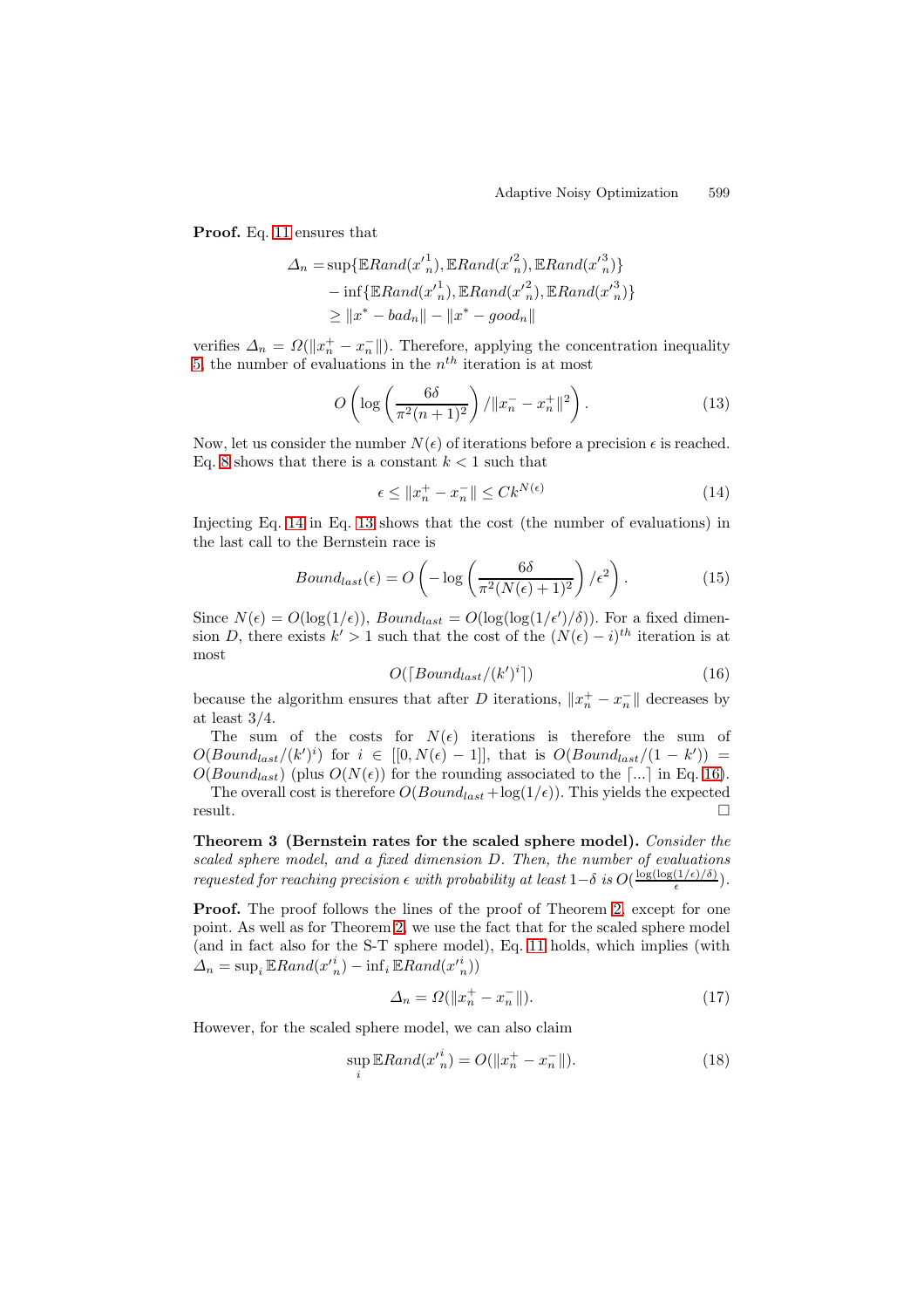600 P. Rolet and O. Teytaud

Eqs. 17 and 18 lead to Eq. 6.

Furthermore, Eq. 6 implies that Eq. 15 can be replaced by

$$
Bound_{last}(\epsilon) = O\left(-\log\left(\frac{6\delta}{\pi^2(N(\epsilon)+1)^2}\right)/\epsilon\right). \tag{19}
$$

The summation as in the proof of Theorem 2 now leads to an overall cost  $O(\frac{\log(\log(1/\epsilon)/\delta)}{\epsilon})$  $\frac{\left(1/\epsilon\right)/\delta}{\epsilon}$ ).

# **6 Discussion**

We considered the optimization of noisy fitness functions, where the fitness in  $x$ is randomized, with values in [0, 1], and expected value  $f(x, x^*)$  where  $x^*$  is the optimum. The following models were studied: (i) Sphere function:  $f(x, x^*) =$  $||x - x^*||$ ; (ii) Scaled sphere function:  $f(x, x^*) = \lambda ||x - x^*||$ ; (iii) S-T sphere function:  $f(x, x^*) = \lambda \|x - x^*\| + c$ ; (iv) Transformed sphere:  $f(x, x^*) = g(\|x - x^*\|)$  $x^*$ ). The first case only was in the state of the art. The same algorithm (using Bernstein's inequality) ensures that with probability  $1 - \delta$ , the optimum  $x^*$  is in a set of diameter  $\delta_n$  (after *n* fitness evaluations), which provably decreases as shown in Table 1. There are some straightforward extensions, the main one being that convergence rates only depends on  $f(x, x^*)$  for x close to  $x^*$ : all f such that  $f(x, x^*) = \Theta(||x - x^*||)$  lead to the same asymptotic rate as the scaled sphere; and all f such that  $f(x, x^*) - c = \Theta(||x - x^*||)$  lead to the same asymptotic rate as the scaled and translated sphere function. Therefore, it is likely that the proposed approach is much more general than variants of the sphere model as formally considered here. It has been shown in [16] that some links exist between the rates for  $f(x, x^*) = ||x - x^*||$  and  $f(x, x^*) = ||x - x^*||^p$ ; these links will not be developed here. The main further works are: (i) formalizing the lower bound for the case of the scaled and translated sphere function; (ii) experiment real-world algorithms or adapted version of real-world algorithms (as e.g. [10]) on these fitness functions.

**Table 1.** Precision  $\delta_n$  (diameter of the region in which might be the optimum) as a function of the number n of fitness evaluations. The  $\tilde{O}(n)$  means that logarithmic factors are present. Dependencies in  $\delta$  can be found in detailed results; the dependency in the dimension can be computed from the proofs, but we guess they are not optimal. The constants depend on  $\lambda$  and on the dimension; c has no impact on the constant for the scaled and translated sphere function.

| Model                                 | Precision $  x_n^- - x_n^+  $ |
|---------------------------------------|-------------------------------|
| Sphere function                       | O(1/n)                        |
| Scaled sphere function                | $\tilde{O}(1/n)$              |
| Scaled and translated sphere function | $\tilde{O}(1/\sqrt{n})$       |
| Transformed sphere                    |                               |